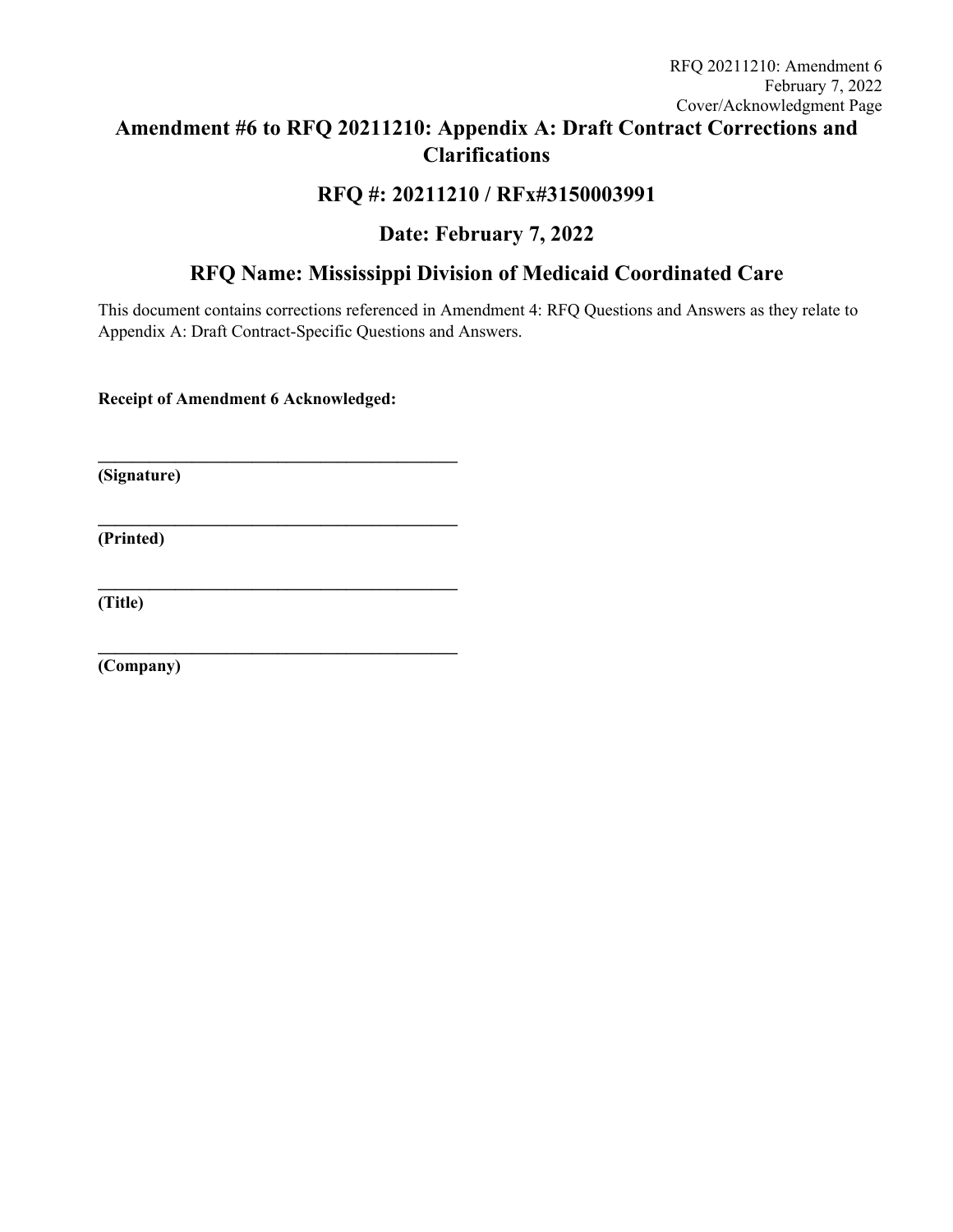### **3. Eligibility, Enrollment, and Disenrollment**

### Page 72 is amended as indicated in red, below:

The Division Contractor will be responsible for assessing eligibility and conducting enrollment for members of MississippiCAN and CHIP. Eligibility and Enrollment guidelines for each program are described in this section.

### **5.1.6 Additional Call Center Sufficiency Standards**

Page 119 is amended as indicated in red, below:

21. The average monthly speed to answer after the initial automatic voice response is forty (40) one hundred and twenty (120) seconds or less;

#### **Table 7.1**

Page 198 is amended as indicated in red, below:

Coordination with other health and social programs such as MSDH's PHRM/ISS Program, Individuals with Disabilities Education Act (IDEA), the Special Supplemental Food Program for Women, Infants, and Children (WIC); Head Start; school health services, and other programs for children with special health care needs, such as the Title V Maternal and Child Health Program, and the Department of Human Services; Developing, planning and assisting Members with information about community-based organizations, free care initiatives, and support groups; and follow up with both the Member and any organizations to which the Member has been referred within seven  $(7)$  thirty  $(30)$  calendar days of referral, with assistance offered to the Member to overcome any barriers to access to the utilization of the referral organization.

### **7.5.1 Services for All Members/Low Risk Members**

Page 199 is amended as indicated in red, below:

6. Coordination with other health and social programs such as MSDH's PHRM/ISS Program, Individuals with Disabilities Education Act (IDEA),the Special Supplemental Food Program for Women, Infants, and Children (WIC); Head Start; school health services, and other programs for children with special health care needs, such as the Title V Maternal and Child Health Program, and the Mississippi Department of Human Services; Developing, planning and assisting Members with information about community-based organizations, free care initiatives, and support groups; and follow up with both the Member and any organizations to which the Member has been referred within seven  $(7)$  thirty  $(30)$  calendar days of referral, with assistance offerred to the Member to overcome any barriers to access to the utilization of the referral organization;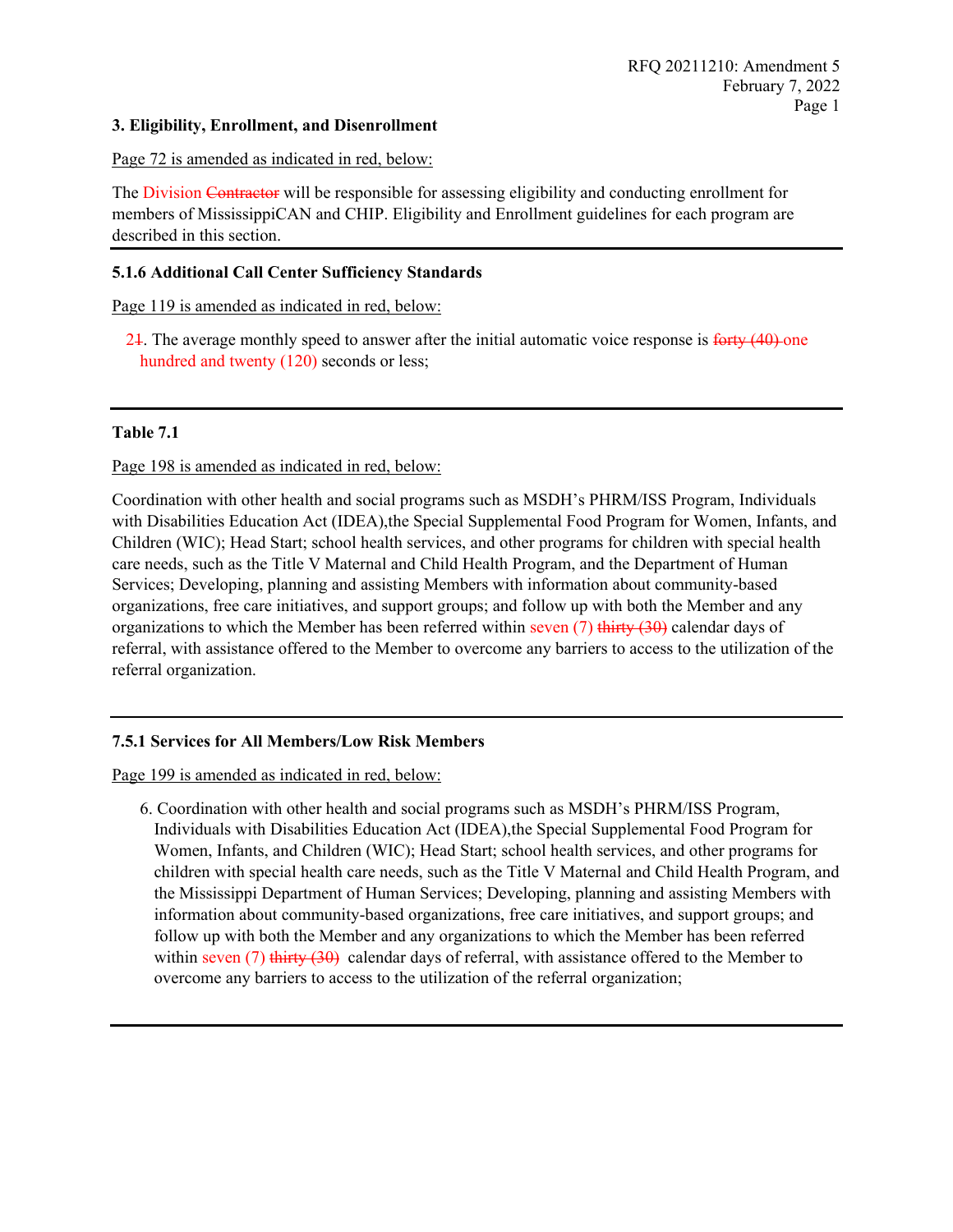## **8.20 MississippiCAN EPSDT Screening and Immunization Rate Validation**

Page 226 is amended as indicated in red, below:

The Contractor must achieve the screening rates in Table 8.12 to comply with this Contract. The identified targets may be updated by the Division periodically.

Page 227 is amended as indicated in red, below:

| Table 0.1 ET SD I SUI Cening and Immunization Kates |                                                           |  |  |  |  |  |
|-----------------------------------------------------|-----------------------------------------------------------|--|--|--|--|--|
| <b>Measure</b>                                      | <b>Sereening Rate Targets</b>                             |  |  |  |  |  |
| Screenings                                          | Eighty-five percent (85%) of enrolled Members under age   |  |  |  |  |  |
|                                                     | one (1) had required screenings; Seventy-five percent     |  |  |  |  |  |
|                                                     | $(75%)$ of enrolled Members between the ages of one $(1)$ |  |  |  |  |  |
|                                                     | and twenty-one (21) had required screenings.              |  |  |  |  |  |
| Immunizations                                       | Eighty-five percent (85%) of enrolled Members under age   |  |  |  |  |  |
|                                                     | one (1) had required immunizations; Seventy-five percent  |  |  |  |  |  |
|                                                     | $(75%)$ of enrolled Members between the ages of one $(1)$ |  |  |  |  |  |
|                                                     | and twenty-one (21) had required immunizations            |  |  |  |  |  |
|                                                     |                                                           |  |  |  |  |  |

## **Table 8.1 EPSDT Screening and Immunization Rates**

## **8.21 CHIP Well-Care Child Assessments and Immunization Rates Validation**

Page 227 is amended as indicated in red, below:

The Contractor must achieve the screening rates in Table 8.23 to comply with this Contract. The identified targets are in effect for the first year of operations, and the Division will update these targets annually.

## **16.2.4 Claims Denial Report**

Page 306 is amended as indicated in red, below:

- 1<del>15</del>. Prior authorization,
- 216. Claims completion errors,
- 317. Duplicate claims,
- 418. Services not covered,
- 519. Services not rendered because the Member is not eligible,
- 620. Timely filing,
- 721. Coordination of benefits, and
- 822. Any other denial categories utilized by the Contractor.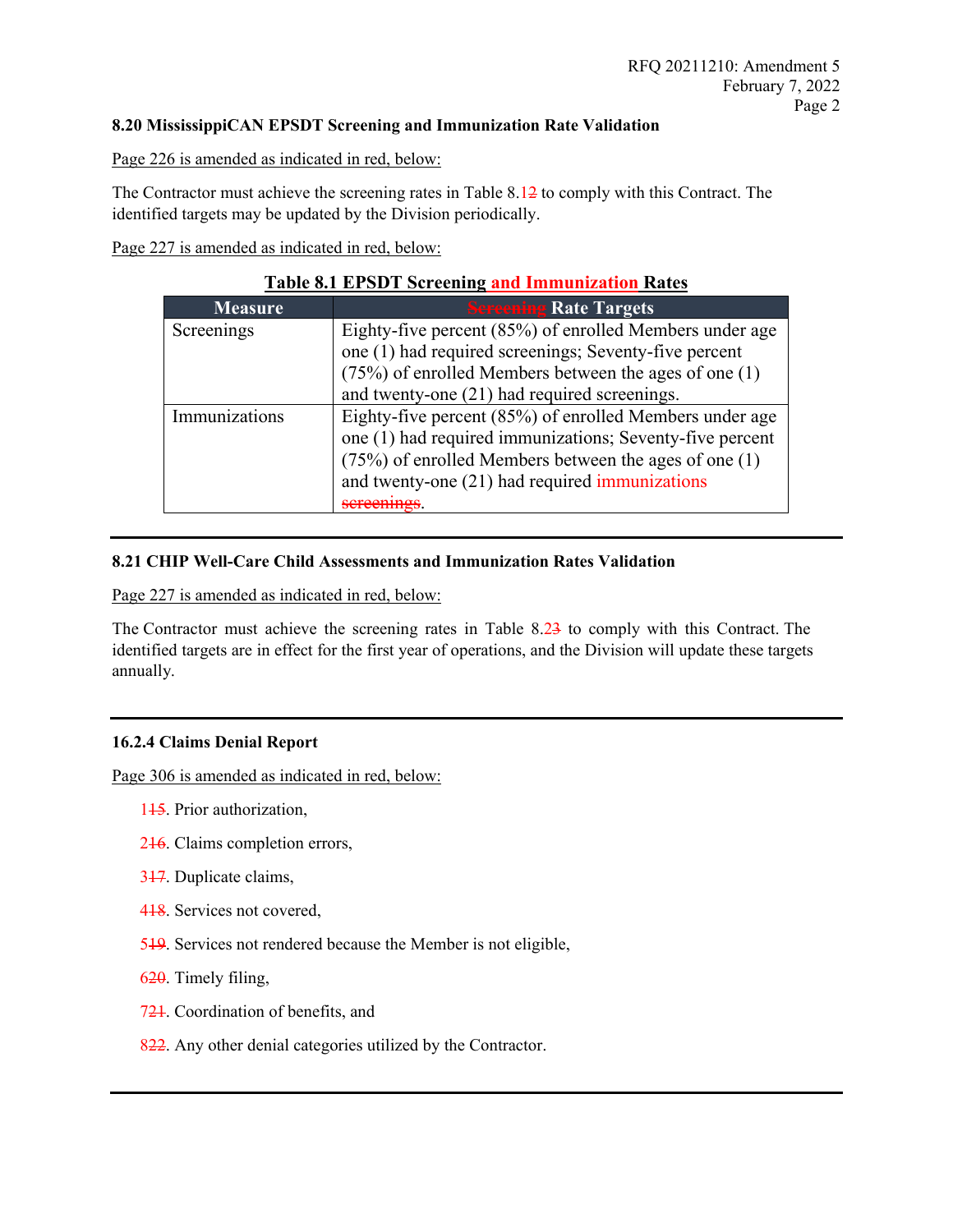## **Exhibit C: Medical Loss Ratio (MLR) Requirements**

## **B. Reimbursement for Clinical Services Provided to Members**

Page 331 is amended as indicated in red, below:

- 1. Amounts that must be deducted from incurred claims include:
	- a. Overpayment recoveries received from Network Providers;
	- b. If applicable, prescription drug rebates received and accrued by the Contractor $\frac{1}{2}$  as well as rebates available and retained by the pharmacy benefits manager;

#### **C.2. Activity Requirements**

Page 335 is amended as indicated in red, below:

- ix. Improve patient safety, reduce medical errors, and lower infection and mortality rates. Examples of activities primarily designed to improve patient safety, reduce medical errors, and lower infection and mortality rates include:
	- (a) The appropriate identification and use of best clinical practices to avoid harm;
	- (b) Activities to identify and encourage evidence-based medicine in addressing independently identified and documented clinical errors or safety concerns;
	- (c) Activities to lower the risk of facility-acquired infections;
	- (d) Prospective prescription drug utilization review aimed at identifying potential adverse drug interactions;

#### Page 336 is amended as indicated in red, below:

- (de)Any quality reporting and related documentation in non-electronic form for activities that improve patient safety and reduce medical errors; and
- $(e<sub>f</sub>)$  Health information technology to support these activities.

#### **Exhibit D**

Page 352 is amended as indicated in red, below:

B. Grievance

Within five (5) calendar business days of receipt of the Grievance, the Contractor shall provide the grievant with written notice that the Grievance has been received and the expected date of its resolution. For telephonic Grievances received, the Contractor may provide the grievant with verbal notice of expected date of resolution. If requested by the Member or the Member's representative, a written resolution will be provided.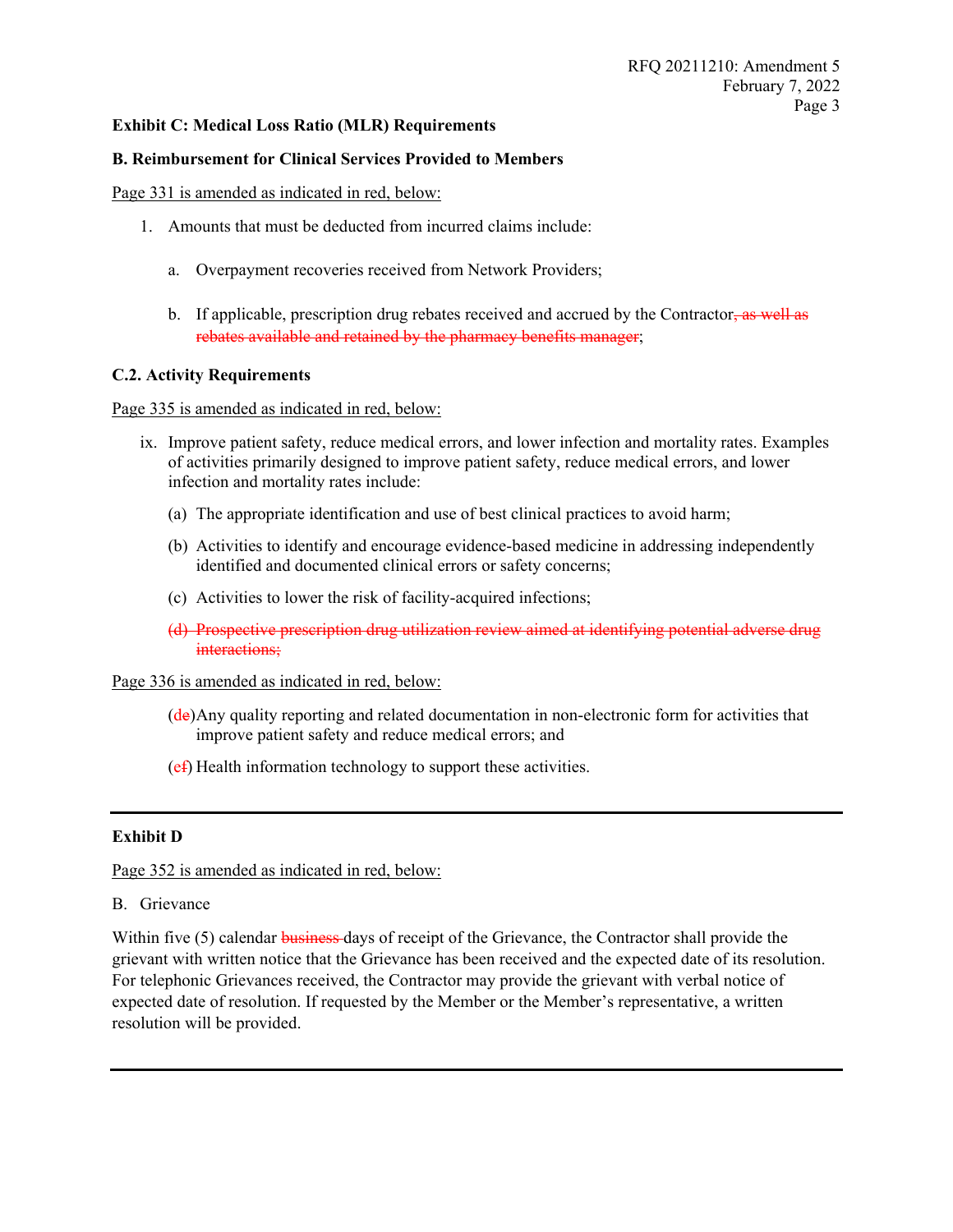## **Exhibit G: Liquidated Damages**

## **Category 1: General - GEN**

## Page 388 is amended in red, below:

| Reference #    | <b>Service/Component</b> | <b>Performance Standard</b>                  | <b>Measurement</b> | <b>Measurement</b> | <b>Liquidated Damages</b>               |
|----------------|--------------------------|----------------------------------------------|--------------------|--------------------|-----------------------------------------|
|                |                          |                                              | <b>Period</b>      | <b>Assessment</b>  |                                         |
| <b>GEN#1</b>   | <del>General</del>       | <b>Failure by the Contractor to meet the</b> | For the Term of    | Per measure, per   | The Division may assess up to a 1%      |
|                |                          | Performance Measure targets established      | the Contract       | reporting period   | reduction in Capitation Payments for    |
|                |                          | by the Division.                             |                    |                    | the reporting period of the measure if  |
|                |                          |                                              |                    |                    | the Contractor is found out of          |
|                |                          |                                              |                    |                    | compliance.                             |
| <b>GEN #12</b> | General                  | The Contractor must not engage in            |                    |                    | The Division may assess liquidated      |
|                |                          | misrepresentation or falsification of        |                    |                    | damages of up to \$25,000 for each      |
|                |                          | information to the Division, any             |                    |                    | failure to comply.                      |
|                |                          | governmental entity, any provider, and/or    |                    |                    |                                         |
|                |                          | any Member or potential Member.              |                    |                    | Repeated instances may result in        |
|                |                          |                                              |                    |                    | grounds for Termination.                |
| <b>GEN #23</b> | Section 16.4, Access to  | The Contractor must grant timely access      | For the Term of    | Per incident, per  | In addition to any other penalties that |
|                | Records and throughout   | to records (as defined by the Secretary in   | the Contract       | day of             | may be prescribed by law, the           |
|                | this Contract.           | regulations) upon reasonable request to      |                    | noncompliance      | Division may asses a penalty of         |
|                |                          | any person (including an organization,       |                    |                    | \$15,000 for each day of the failure to |
|                |                          | agency, or other entity, but excluding a     |                    |                    | make accessible all books,              |
|                |                          | Member) or to the Inspector General of       |                    |                    | documents, papers, Provider records,    |
|                |                          | the Department of Health and Human           |                    |                    | Medical Records, financial records,     |
|                |                          | Services for the purpose of audits,          |                    |                    | data, surveys, and computer             |
|                |                          | investigations, evaluations or other         |                    |                    | databases (collectively referred to as  |
|                |                          | statutory functions of the Inspector         |                    |                    | "records").                             |
|                |                          | General of the Department of Health and      |                    |                    |                                         |
|                |                          | Human Services, the Division, or any         |                    |                    | In addition, the Division may           |
|                |                          | other duly authorized representative.        |                    |                    | terminate the Contract.                 |
| <b>GEN #34</b> | Section 13.2.1,          | 1In the event that the Contractor            | For the Term of    | Each day of        | The Division may assess up to           |
|                | Subcontracting           | terminates the Subcontractor or the          | the Contract       | noncompliance      | \$5,000 per day of noncompliance.       |
|                | Conditions               | Subcontractor ends its relationship with     |                    |                    |                                         |
|                |                          |                                              |                    |                    |                                         |
|                |                          | the Contractor, the Contractor will give     |                    |                    |                                         |
|                |                          | notice to the Division within one (1)        |                    |                    |                                         |